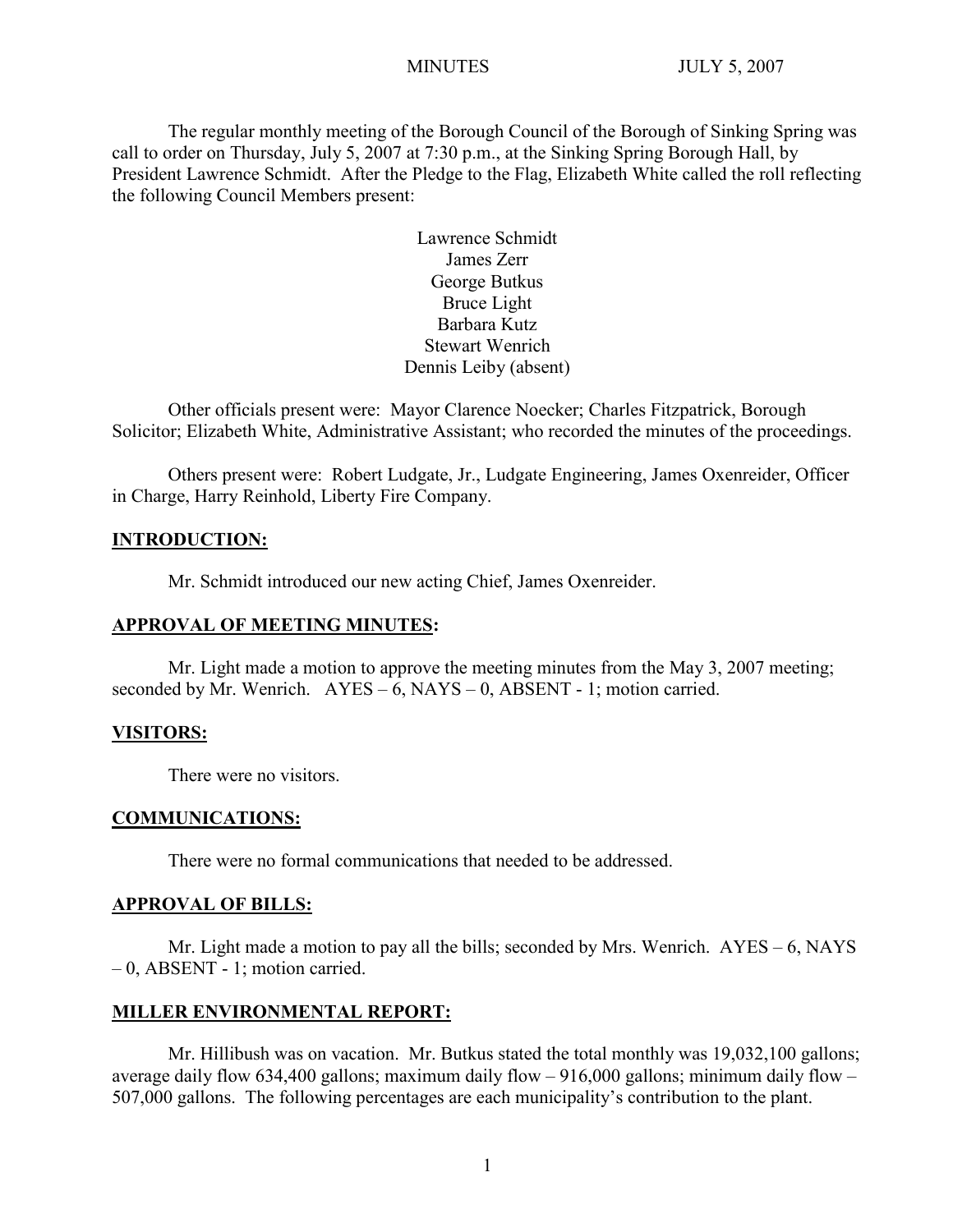## **MILLER ENVIRONMENTAL REPORT (cont'd):**

Sinking Spring (which includes an unmetered portion of Spring Township) – 68.5%, Lower Heidelberg Township –  $22.4\%$ ; and South Heidelberg Township –  $9.1\%$ . Total rainfall at the plant was 5.50 inches. A brief discussion ensued as to the damage from the power surge and where we stand in getting everything up and running.

## **REPORTS OF COMMITTEES AND OFFICES:**

## **BOROUGH ENGINEER - ROBERT LUDGATE, JR:**

Mr. Ludgate stated Council had authorized Ludgate Engineering to take a look at a stormwater complaint on Mt. Home Road. Mr. Ludgate stated he saw the photos. He stated that there are two (2) sources of the water. One (1) is coming from the old quarry at Miller's. They had backfilled the quarry and the berm was constructed along the railroad tracks. Mr. Ludgate stated the earthen berm has failed. Muddy water is coming from the Miller property onto the railroad and eventually onto Mt. Home Road and then through the properties. The second source is the Sun Oil Tank Farm. They are pumping out. Mr. Ludgate stated that the berm on the Miller Property will need to be repaired. They stated it will be fixed by the weekend. They will plant some fast growing rye grass as well. He has not had a chance to talk to Sun Oil. He feels after the storm stops; that is when they pump out their muddy water. These are the two (2) sources. The real problem is that we can't get them into the stormwater project that was created on Mr. DiBiasi's property. The elevation will not work. What would work is catch basins on the Miller side of the road and pipe going under the railroad and picking up our stormwater on the other side of the private railroad. Mr. Schmidt questioned if this was one (1) of the things that was discussed when they were out there. Mr. Ludgate stated it was. This is not a Borough caused problem. This is stormwater mismanagement from two (2) sources. It is not the railroad's fault. Mr. Ludgate feels we need to get these two (2) properties to retard their stormwater and clean up the mud. We will need to talk to PENNDOT about installing a stormwater management system since it is their road. PENNDOT had wanted us to take over that road but Council stated not with the shape that road is in and not with the stromwater problem. He feels that PENNDOT will want us to take over the road. Mr. Ludgate stated with Council's permission he would like to say that we don't want the road; we just want to talk about the stormwater issue. He does not feel it is the Borough's expense to do this. Mr. Wenrich stated you can't have the dikes open. They are to contain 110% of what that tank contains. They can release said waters. Mr. Wenrich stated they can't be open. A brief discussion ensued. Mr. Wenrich feels they need to be monitored. The flow out of Miller's was tremendous. The quarry is 98% backfilled. Miller promised to plug their hole as Mr. Ludgate suggested. In addition, he will talk to Sun Oil. The muddy part will be cleaned up easily. The volume of water is not an easy solution. We need PENNDOT to correct the problem. A discussion ensued as to the backfilling at Miller. The Borough did not know about the filling in. DEP is the one (1) who regulates the filling in of the quarry. This is a violation of the Clear Water Act not a Borough Ordinance. Mr. William Moser questioned what would happen if PENNDOT does not want to fix the problem. Mr. Ludgate stated that no can discharge muddy water. The next issue would be is this more muddy discharge then we use to receive years ago. Mr. Ludgate stated he can recall that there was discharge. He can't recall it being muddy though. He feels Miller is the major change. A discussion ensued.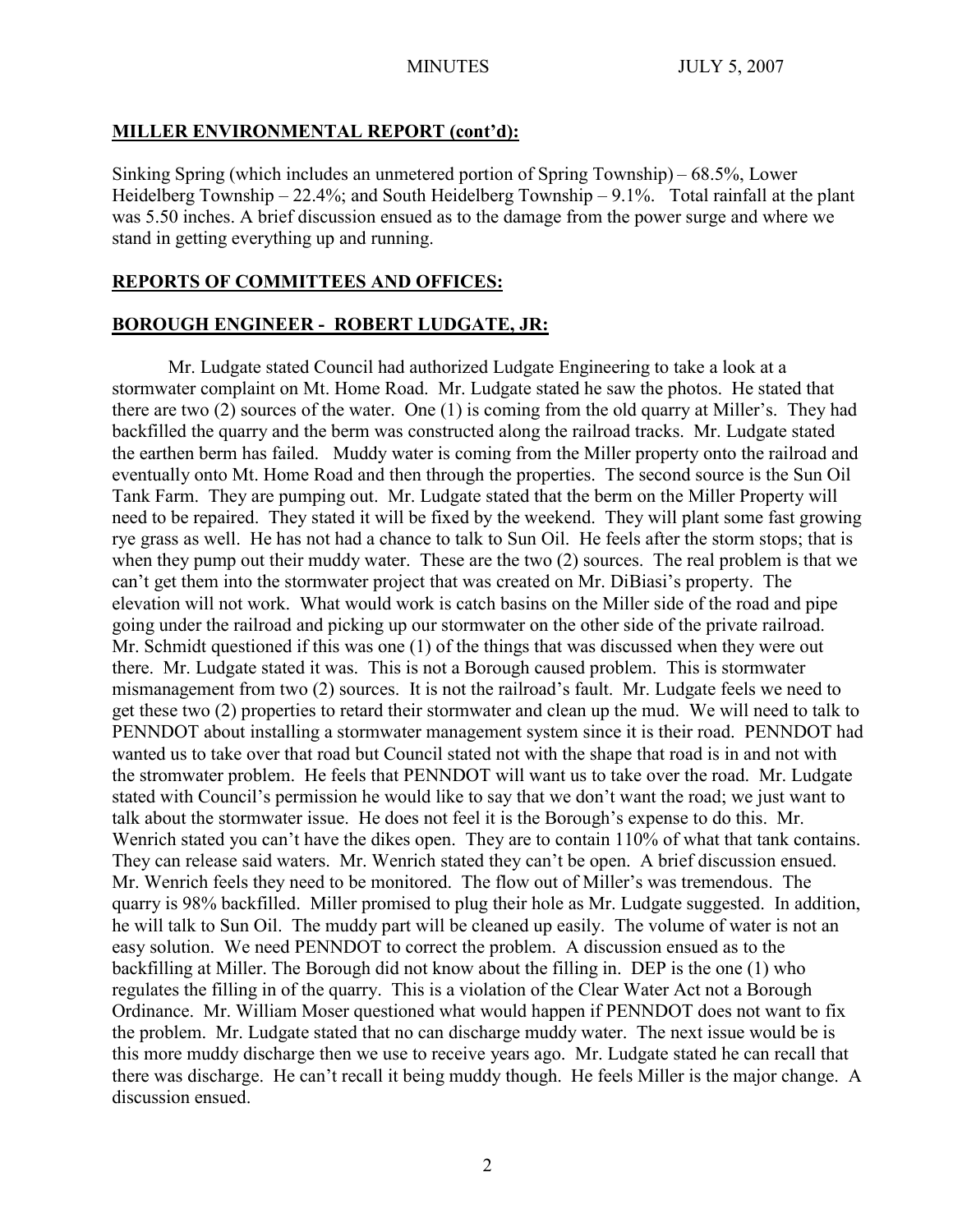#### **PUBLIC WORKS DIRECTOR – MICHAEL HART:**

Mr. Hart reported that the two (2) new pieces of playground equipment are up and working properly.

The next item was Vester Place paving. Mr. Hart stated they have hit a major snag. When they began excavating and with the trucks rolling over the street many soft spots were discovered. Most of all the soft spots were over the two (2) gas mains. UGI was contacted and they had a major "fit" about us being close to their lines. They refused to give us permission to undercut the soft and yielding areas. We are now faced with trying to stabilize soft ground. They would like to put fabric down and then geotech fabric and then stone. This will hopefully secure the base. The problem is he is not sure that this will be 100%. Mr. Peter Eisenbrown along with Mr. Hart came up with this idea. Mr. Ludgate stated that this type of technique has been used by Ludgate in other areas. Mr. Ludgate said it will not work as well as if the area was drained out properly. Mr. Ludgate stated that his understating is that all utilities are there by the Borough's sufferance. If they are in the way when we need to do road work those public utilities must address the issue. Mr. Ludgate stated the "road outranks them." It might not be easy. We can try this approach first. Mr. Hart's plan would work but not be 100% effective. Mr. Wenrich questioned where exactly the trouble is. They explained where the trouble is. A discussion ensued. Mr. Fitzpatrick feels that Mr. Ludgate and Mr. Hart meet with UGI to explain our position and if they fail to agree to it, it will need to come back to Council. Mr. Hart stated they don't want us digging within 5' of their pipe. Mr. Wenrich made a motion to authorize Mr. Hart and Mr. Ludgate to talk to UGI for a willing agreement and if they are not willing then we start whatever procedures we need to put into place so we don't have to wait another three (3) or four (4) weeks to get it done; seconded by Mr. Butkus.  $AYES - 6$ , NAYS – 0, ABSENT – 1; motion carried. Mr. Schmidt questioned if Mr. Hart was aware with all the rain that day that the fire company was outing pumping cellars on Vester Place. It was at the alley off Woodrow.

Mr. Hart received a letter from PENNDOT about Liquid Fuels. As he was researching this he found that we do not have a lot of streets listed for Liquid Fuels dollars. A list of all streets was created and Mr. Hart will review it. He will then call Mr. Fitzpatrick and have an Ordinance drafted adding them to our Liquid Fuels list. Originally we had added them by Resolution instead of Ordinance. He figures there is about 1.7 miles of roadway. Mr. Ludgate asked if it was new construction. Mr. Hart stated some of the names of roads that he thought were not listed. Mr. Fitzpatrick feels that some of those roads were taken by Ordinance. Then we just need to copy that and send it off to Harrisburg.

Mr. Hart received the results of his test and he has passed. He is officially a residential building inspector.

#### **SEWER AND SANITATION – GEORGE BUTKUS:**

The trash committee had a problem getting together.

Mr. Butkus reported that no one showed up for the open house at the sewer treatment.

Mrs. Kutz stated her trash was not picked up that day. We received a few complaints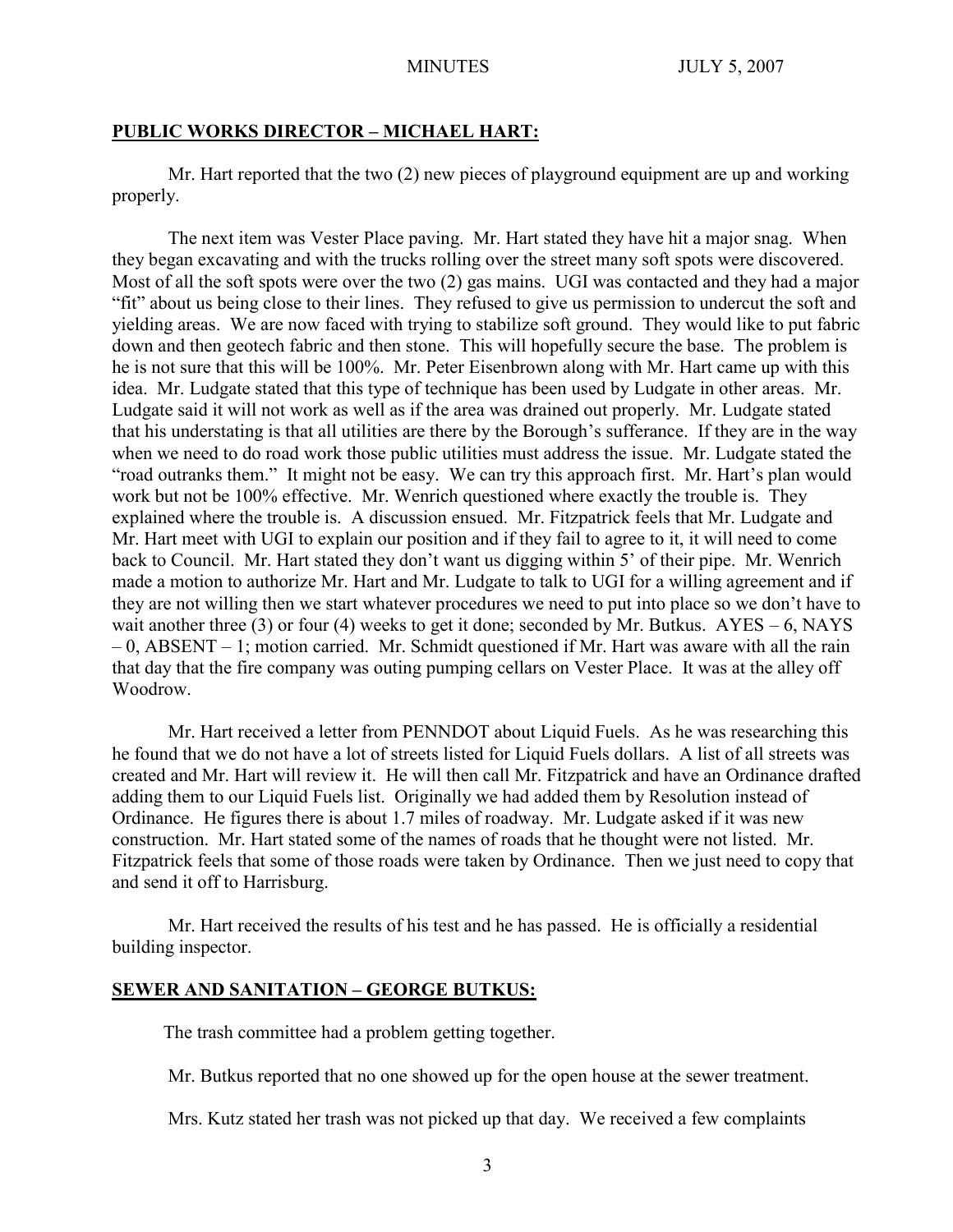# **SEWER AND SANITATION – GEORGE BUTKUS (cont'd):**

on this issue. Ms. White stated she will call them the next day. Mr. Schmidt stated we need to work diligently on the trash because we will need to go out for bids before too long. Mr. Butkus agreed.

# **ADMINISTRATION – STEWART WENRICH:**

Mr. Wenrich requested toward the end of the meeting he would like to have an executive session.

# **BOROUGH SOLICITOR – CHARLES FITZPATRICK:**

Mr. Fitzpatrick also was requesting an executive session for litigation purposes.

# **MAYOR NOECKER:**

The Mayor stated we are currently working twelve (12) hour shifts. He is working with the Acting Chief on getting some new ideas in place. He also reported that the Acting Chief is doing a wonderful job.

# **PUBLIC SAFETY – JAMES ZERR:**

Mr. Zerr stated the Safety Committee met. They have a request for a handicap parking space on Penn Avenue. Mr. Zerr made a motion to authorize the Street Department to put in the handicap parking space and 4052 Penn Avenue; seconded by Mr. Light.  $AYES - 6$ ,  $NAYS - 0$ , ABSENT – 1; motion carried.

The next item was the noise ordinance. The issue was tabled at the Safety Committee since the length of some of the ordinance was so long it was impossible to read and comment on them. The members have the copies and they will reconvene at 2:00 p.m. on July 13, 2007 to discuss the issue again.

Acting Chief Oxenreider was asked to monitor and review the situation pertaining to lines of sights on Vester and Woodrow and on S. Hull and Columbia. This will be discussed further.

Mrs. Kutz questioned about false calls to the fire company. She said that when the police come out and it is a false alarm the people get charged. She was questioning if someone makes a claim against say the fire company for noise and the police come out but the noise level is fine, Mrs, Kutz questioned if the person calling in the complaint could be fined. Mr. Zerr said that the Safety Committee could review this. Mr. Schmidt feels it might be hard to enforce that. He questioned how can you say it is a false alarm? Mr. Schmidt feels it should be talked and reviewed but it might be hard to enforce.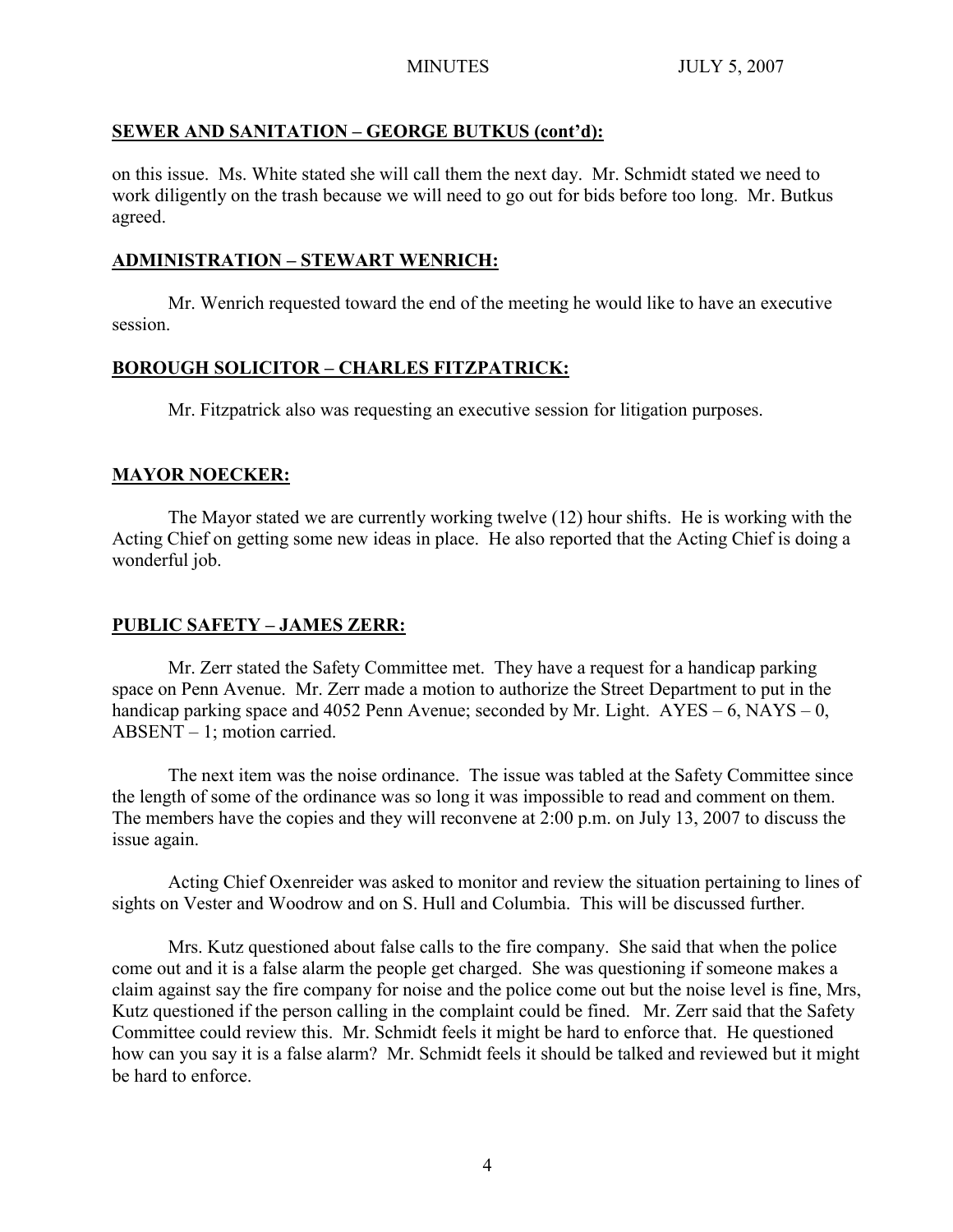## **PUBLIC SAFETY – JAMES ZERR (cont'd):**

Mr. Zerr stated that the traffic signal maintenance contract was received. It was turned over to Mr. Fitzpatrick, who reviewed it and felt everything was fine. Mr. Zerr made a motion to enter into the agreement with PENNDOT regarding the traffic signals; seconded by Mr. Light. AYES – 6, NAYS – 0, ABSENT – 1; motion carried.

Mr. Fitzpatrick has been giving the spec bids for the new piece of fire apparatus. He has reviewed them and he sees no problem with it. Mr. Zerr made a motion to have the Borough enter into the contract to get the fire truck that is needed; seconded by Mr. Wenrich. A roll call vote was taken as the cost is  $$182,090.00$ . AYES – 6, NAYS – 0, ABSENT – 1; motion carried. Mr. Fitzpatrick stated it will probably need financing. We won't be doing anything for this till October or November. That is why Mr. Zerr made on request for financing at this point in time.

## **RECREATION – BARBARA KUTZ:**

Mrs. Kutz stated the spiral sliding board is broken. The cost is about \$3,500.00 to repair it. The cost of a new slide is \$5,600.00. The Rec Board makes the recommendation we purchase a new slide. Mr. Schmidt questioned what is the delivery time on the slide? Mr. Hart stated about five (5) weeks. Playground season will be over by then. Mrs. Kutz questioned if they should wait; however the Rec Board did want it in. Mr. Wenrich feels if the slide is in bad shape we should replace it. Mr. Wenrich made a motion to purchase a new slide; seconded by Mr. Light.  $AYES - 6$ ,  $NAYS - 0$ ,  $ABSENT - 1$ ; motion carried.

The next item was the two (2) benches for Brookfield playground. Mr. Schmidt thought they were ordered earlier in the year. Mrs. Kutz stated it never happened; we did get some for our playground. The price is \$917.00 and that includes shipping. Mr. Zerr made a motion to buy the two (2) benches; seconded by Mr. Wenrich. AYES – 6, NAYS – 0, ABSENT -1; motion carried. Mr. Ludgate stated we still have developer money to use. Mr. Schmidt questioned what happened to the trees at Brookfield. Mr. Ludgate stated we told them that we didn't want to see anymore new trees added but the dead ones need to be replaced. He did that. The dead ones aren't replaced. Mr. Schmidt questioned if anything has been done in regards to the people along Reedy Road having access since the fence is up there. Mr. Hart and Mr. Eisenbrown met with Ryan Homes and with Mr. Elliot regarding this item. Ryan Homes is thinking about removing a section at each home giving them access. The property owners were not aware that they own that property. They thought where the fence came to was the end of their property. Mr. Hart stated it is now up to the property owner and Ryan Homes where they want to go with it.

The picnic at the playground has been cancelled for this year. Instead we will be going to the Reading Phillies game on August 5, 2007 for a baseball game at 6:05 p.m. There are seventy five (75) seats available.

The last item was there will be no Rec Board meeting in July. Mrs. Kutz asked Ms. White to let Mrs. Shade know so she could run an ad cancelling the meeting.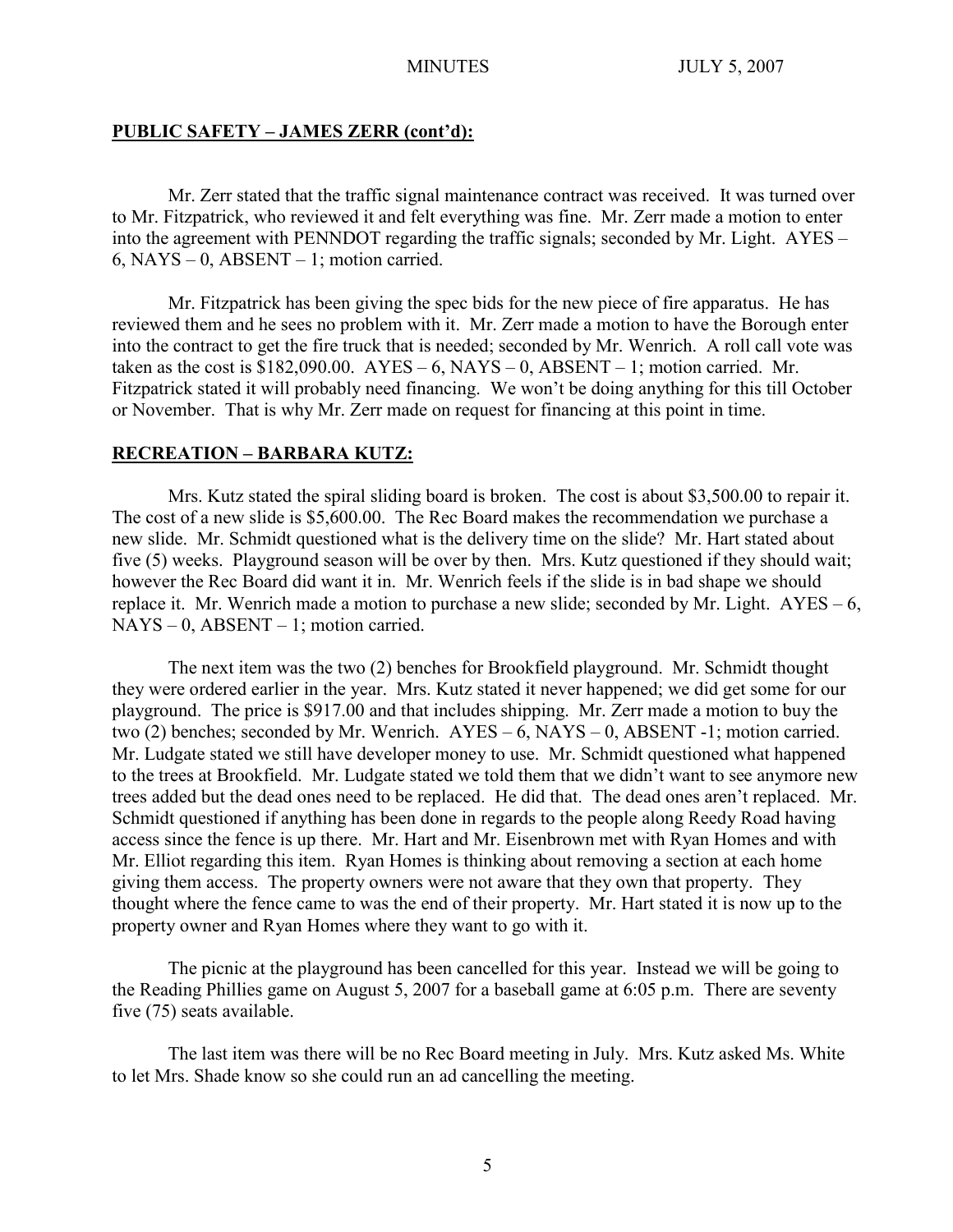## **BUILDING, STREETS, AND PROPERTY MAINTENANCE - BRUCE LIGHT**:

Mr. Light stated the awning is up and completed.

The Street Committee will be meeting. He will check with Mrs. Kutz and Mr. Wenrich when they are able to meet.

# **ACTING CHIEF – JAMES OXENREIDER:**

Acting Chief Oxenreider had nothing to report.

# **LIBERTY FIRE COMPANY – HARRY REINHOLD:**

Mr. Reinhold stated everyone got their report for the month of June. The fire company ran 39 calls. The average turnout of personnel was 16.

They received the last of the FEMA Grant apparatus. It should be in service within the next week.

Mr. Wenrich questioned who owned the hydrants. Mr. Hart stated that Mrs. Shade was looking for something in the Ordinances and came across some information. We paid rent for the hydrants. Mrs. Kutz questioned who we paid rent to. Mr. Hart stated it was Citizens back then. She did not find anything more on this. Mayor Noecker insists that we own them. We bought them. Mr. Butkus stated we have to buy them when they need to replaced. Mr. Schmidt stated he doesn't disagree with this but it would be nice to see that in writing some place. Mr. Wenrich made a motion to have Mr. Fitzpatrick write a letter to PA American Water Company and find out who owns the hydrants and in addition if they own them that they replace the ones that need to be replaced at their cost; seconded by Mr. Zerr.  $AYES - 6$ ,  $NAYS - 0$ ,  $ABSENT - 1$ ; motion carried. A brief discussion ensued. Mr. Zerr questioned where we stand with the dry hydrant. Mr. Hart stated he is working on the permit. It is almost ready to go out.

# **UNFINISHED BUSINESS:**

Bulk cleanup will be Wednesday, October 24, 2007. Mr. Butkus reminded everyone of what can and can't be put out for cleanup.

There will be a flu clinic on Wednesday, October 17, 2007 from 1 p.m. to 4 p.m. at the Borough Hall.

The next item was in regards to block parties on Sylvan Place. Mr. Hart said Mrs. Shade received an e-mail a few months back from someone on Sylvan Place requesting barricades for three (3) dates during the summer. Apparently, it has been passed practice to give them these barricades, Mr. Hart said. He knows one (1) person for sure who does not want the barricades on their property and that is just for staging purposes. Mr. Zerr stated he thought we had a discussion about this last year and we weren't going to provide the barricades. If they want to do this it was on their own. Mr. Butkus thought we did but he was wondering if the Borough had to close the street. Mr. Zerr stated then they are operating illegally. Mr. Fitzpatrick stated the Borough must permit it.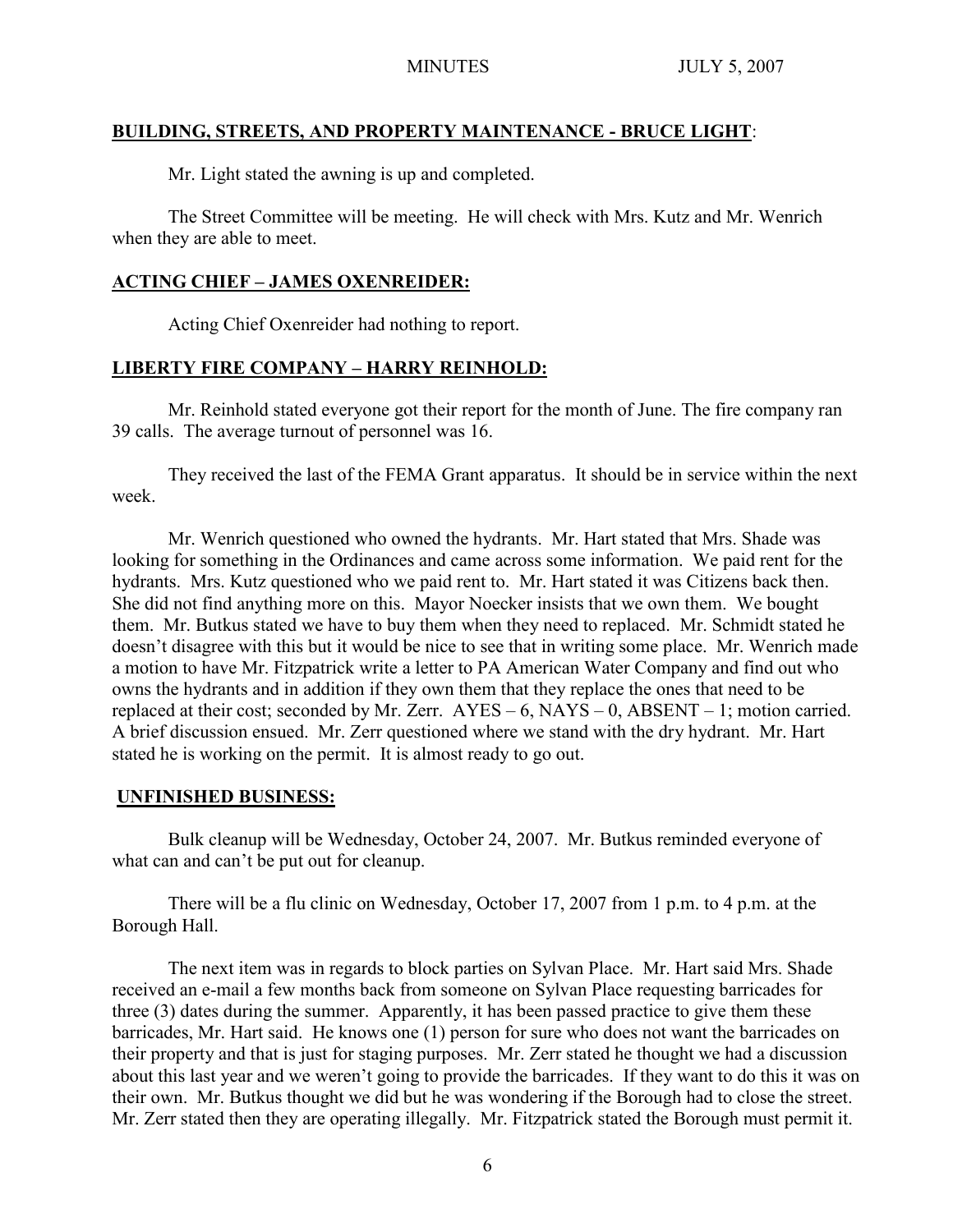## **UNFINISHED BUSINESS (cont'):**

Mr. Light stated that is one (1) of the items he wants to discuss with his committee when they meet. In the past as he recalled we only gave them the barricades once, but now they want it three (3) times. Mr. Ludgate stated we need to close that street properly with the proper signage. The one (1) fear that Mr. Ludgate has making the applicant responsible is that we can give them this is the type of sawhorse this is the type of sign but if they don't do it properly and yet we give them permission to close the street and someone is confused because the signage isn't clear, something could happen and the Borough could be liable. If we are going to allow it, we should do it by permit. The Borough crew should put out the proper signs; our crew picks up the signs. Ms. Kim Reifsnyder, Supervisor in Lower Heidelberg, stated they had the same type of problem in their Township. They not make them fill out a permit and leave a deposit. Their road crew puts out the barricades and then picks them up when the event is over. The reason for the deposit is to replace or repair the barricades in case they are damaged or lost. Mr. Schmidt thinks this is something to think about. Mr. Butkus added that while the committee is meeting they might want to come up with a list of roads that can't be closed for block parties. Mr. Ludgate stated we should like at this with our emergency management personnel as well, because there are other roads, not necessarily State roads, that should not be closed due to access.

## **NEW BUSINESS:**

The first item under new business is the "Stop Dumping on Berks" resolution. Mr. Butkus made a motion to accept the above mentioned resolution; seconded by Mrs. Kutz.  $AYES - 6$ , NAYS, 0, ABSENT – 1; motion carried. Mr. Zerr explained what this resolution is. It a reward someone will receive if they report someone illegally dumping in Berks according to Mr. Wenrich.

The next item is Brookfield Manor Phase I Escrow Release #19 in the amount of \$12,942.00. Mr. Eisenbrown is recommending that the letter of credit be reduced by this amount. Mrs. Kutz made a motion to release \$12,942.00 from Brookfield Manor Phase I; seconded by Mr. Butkus.  $AYES - 6$ ,  $NAYS - 0$ ,  $ABSENT - 1$ ; motion carried.

Brookfield Manor Phase II Escrow Release #11 in the amount of \$9,785.00 was next on the agenda. Mr. Eisenbrown is recommending that letter of credit be reduced by this amount. Mr. Butkus made a motion to reduced the letter of credit by \$9,785.00 with no more escrow releases happen until the trees are replaced; seconded by Mr. Wenrich. AYES – 6, NAYS – 0, ABSENT – 1; motion carried.

Mr. Schmidt introduced Mr. James Yarger to Council as well as the audience. He is our new Planning Commission member. explained how it could be fixed using the existing lights. Mr. Wenrich stated we could be setting precedence by aiding them in getting a traffic light; we could then have to do that for all businesses within the Borough. Mr. Zerr feels it could be a liability issue as well. Mr. Schmidt called for a vote on the above motion.  $AYES - 7$ ,  $NAYS - 0$ ; motion carried.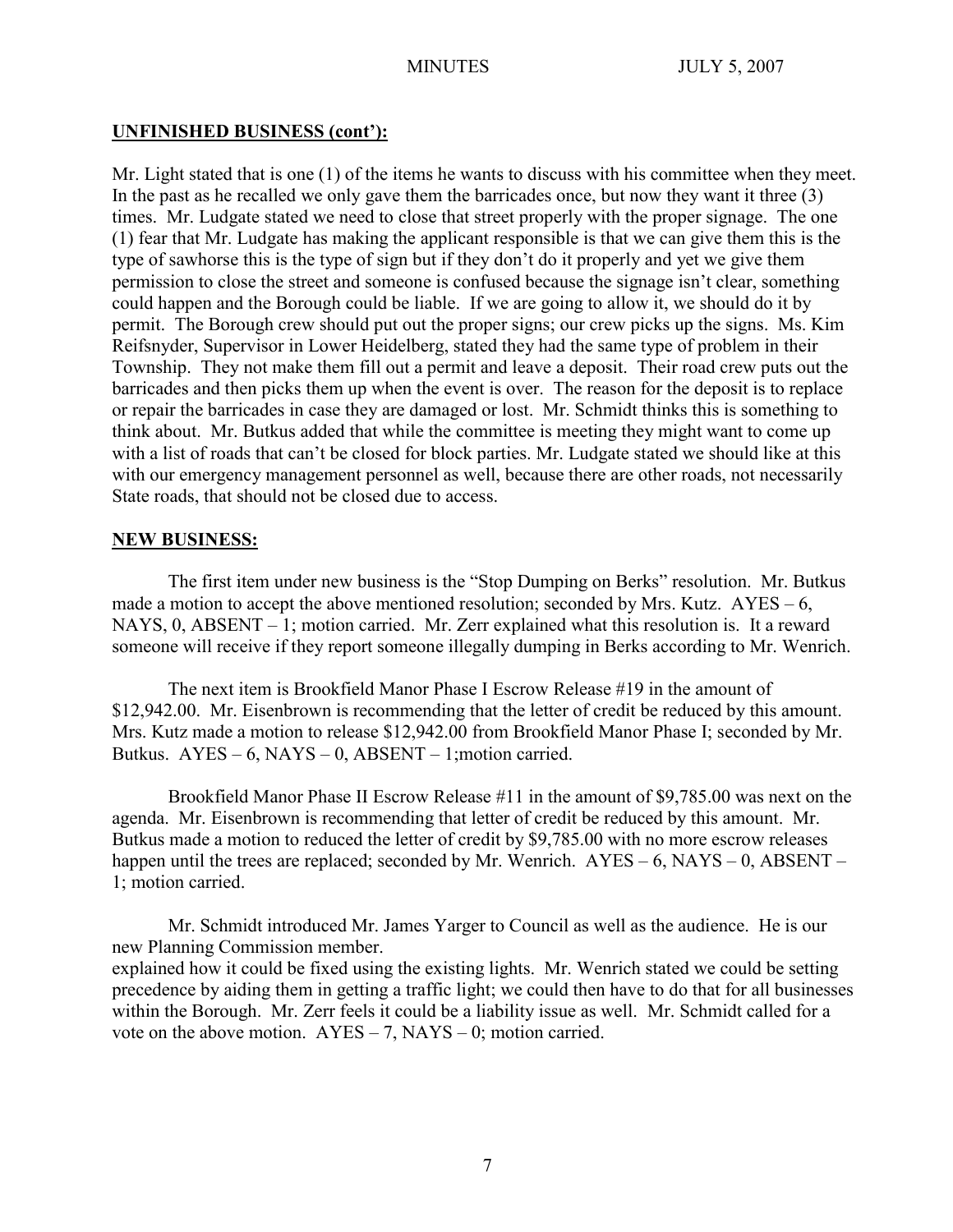## **PUBLIC COMMENT:**

Mr. John Troutman of Cacoosing Avenue stated will all this rain and the construction of Brookfield Manor something needs to be done as water is backing up into his basement. It is sewer water not rain water. Mr. Butkus stated if this is the case then there is a leak in the line as the rain water should not be impacting the sewer line. Mr. Butkus stated he will talk with Justin at our sewer plant as Roger is on vacation. Mr. Troutman stated it happened once before.

Someone questioned if Broad Street was getting "ripped" up. He was wondering what the timetable was on that. Mr.

# **EXECUTIVE SESSION:**

An executive session was called for by Mr. Zerr for personnel issues at 9:30 p.m.

## **RECONVENE:**

Council reconvened at 9:50 p.m.

Mr. Light made a motion to accept Stephanie Burkholder's resignation; seconded by Mr. Wenrich.  $AYES - 7$ ,  $NAYS - 0$ ; motion carried.

Mr. Zerr made a motion to purchase three (3) filing cabinets at roughly \$400.00 each and let the Authority have the keys if the Authority agrees; seconded by Mr. Wenrich. AYES – 7, NAYS – 0; motion carried.

## **RECONVENE (cont'd):**

Mr. Butkus made a motion to place three (3) or the four (4) computers on E-Bay; seconded by Mr. Zerr.  $AYES - 7$ ,  $NAYS - 0$ ; motion carried.

## **TREASURER'S REPORT:**

| General Account                                 |           |            |
|-------------------------------------------------|-----------|------------|
| Opening Balance – May 31, 2007                  | \$        | 281,306.12 |
| <b>PLGIT</b>                                    |           | 8,481.02   |
| Recreation<br>Invest                            |           | 44,663.36  |
| General Invest                                  |           | 513,988.50 |
| To Be Paid                                      | <u>\$</u> | 0.00       |
|                                                 | \$        | 848,439.00 |
| Sewer Account<br>Opening Balance – May 31, 2007 | \$        | 50,167.57  |
| <b>PLGIT</b>                                    |           | 57,108.76  |
| <b>Sewer Revenue</b><br>Invest                  |           | 459,485.71 |
| To Be Paid                                      |           | 0.00       |